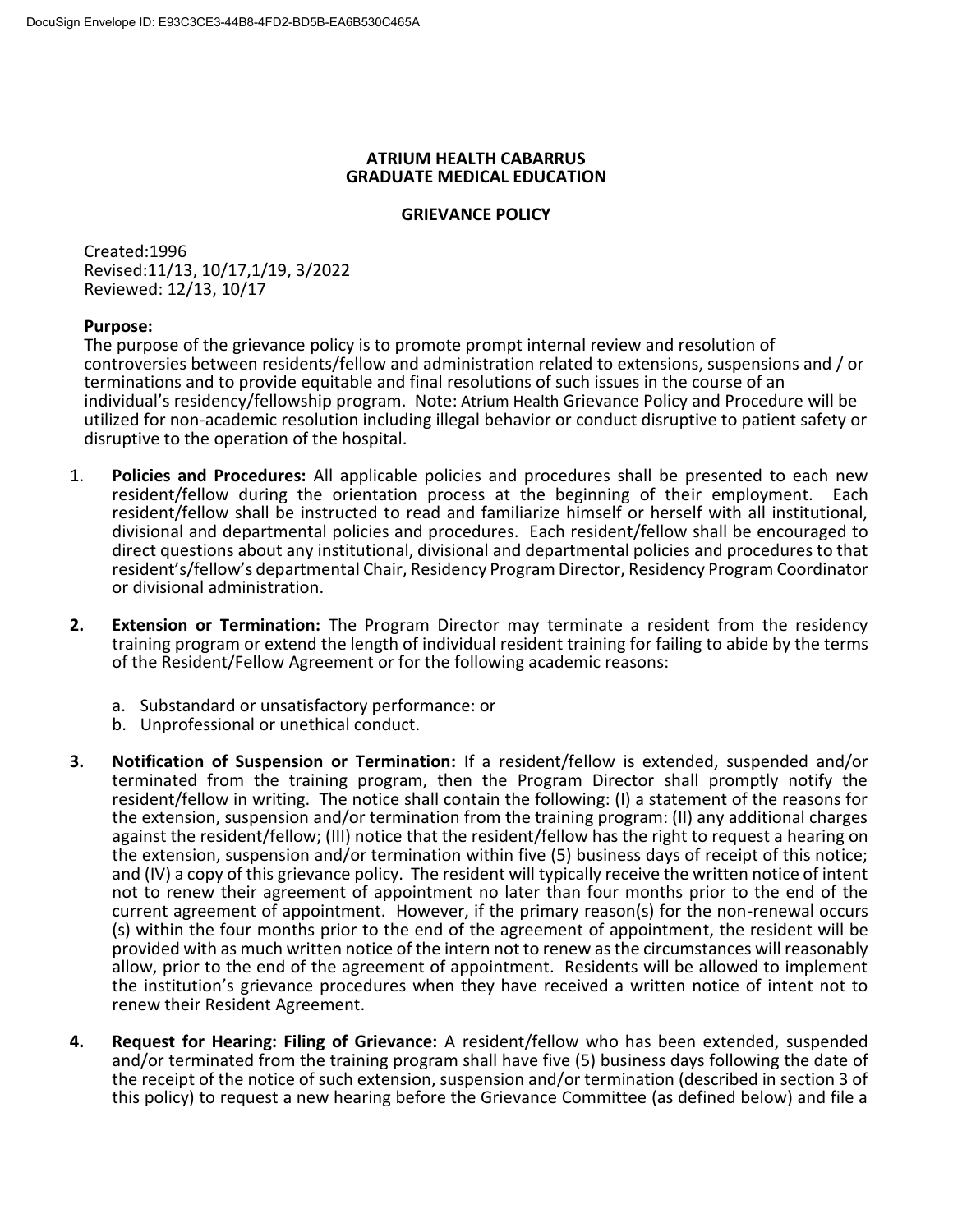grievance. A request for a hearing before the Grievance Committee and filing of a grievance must be made in writing and delivered to the Designated Institutional Official. The written request for the hearing before the Grievance Committee and filing of a grievance must be signed and dated by the resident/fellow, and must include the following information:

- a. A factual description of the complaint of dispute resulting in the grievance
- b. The name(s) of the person(s) against whom the grievance is initiated
- c. A description of the informal attempts made at resolution of the grievance
- d. Any other information the person filing the grievance deems relevant, and
- e. Any documentation relating to the subject matter of the grievance

Within five (5) business days following receipt of the written request for a hearing, the Designated Institutional Official shall forward to the resident/fellow who requested the hearing an acknowledgement indicating whether the resident's complaint represents a grievance that can reviewed by the Grievance Committee.

5. **Grievance Committee: Purpose and Composition:** The purpose of a hearing before the Grievance Committee is to offer a formal mechanism for resolving a resident's/fellow's grievance in connection with their extension, suspension and/or termination. A resident/fellow may request a hearing before the Grievance Committee only if the resident/fellow has received notice of his or her extension, termination and / or suspension for the training program. The Grievance Committee shall not consider or hear complaints or grievances related to anything other than a resident's/fellow's extension, suspension and or termination.

**Composition:** When a resident/fellow properly requests a hearing and files a grievance in accordance with Section 4 of this policy, the Designated Institutional Official shall appointment a seven (7) member grievance committee ("Grievance Committee"). Three (3) of the members of the Grievance Committee shall be physicians holding active staff privileges at an Atrium Health teaching facility and the Designated Institutional official shall appoint one of these three committee members as Grievance Committee Chair. In addition, the Designated Institutional official shall appoint to the Grievance Committee two (2) senior residents or fellows currently serving in their last two years of training. One (1) member of the Grievance Committee shall be an administrative representative of Graduate Medical Education. Physicians and residents who are involved in any way with the facts of situation prompting the filing of the grievance, shall not be appointed to the Grievance Committee.

- **6. Hearing before the Grievance committee:** The Grievance Committee shall schedule a hearing date that is no later than thirty (30) days following the receipt of a request for hearing and filing of grievance properly made in accordance with Section 2 of this policy and properly stating a grievance that can be reviewed by the Grievance Committee. The Designated Institutional Official shall notify the resident/fellow filing the Grievance of the time and place of the Grievance Committee hearing, and of the names of the members of the Grievance Committee. The resident/fellow filing the grievance and the members of the Grievance Committee shall be provided with all materials that have been collected relating to the grievance and shall be permitted to review medical records if deemed relevant by the Grievance Committee chair.
- **7. Hearing Process:** At the hearing, interested parties including the resident/fellow who filed the grievance, shall have the right to appear and present relevant information, including calling and cross-examining witnesses; provided however that the hearing shall not be conducted in accordance with the formal rules of evidence and procedure. Formal opening and closing statements are not required, but each party will be given an opportunity to summarize its position. Attorney's will not be allowed to be present at the hearing, unless the Grievance Committee Chair determines that